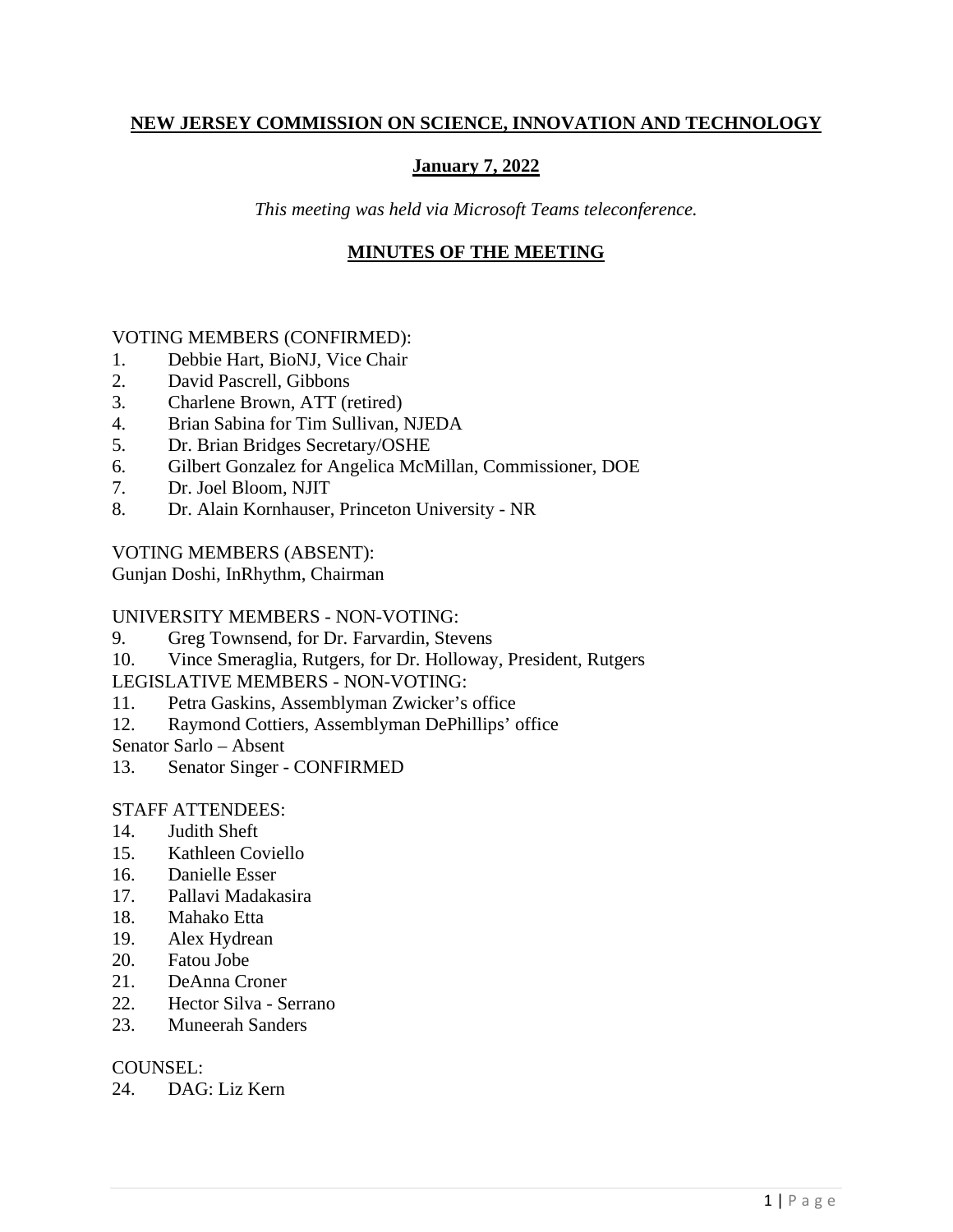#### OTHER ATTENDEES:

- 25. GAU: Noreen Giblin, Jamera Sirmans
- 26. Gov's Office: Jeffrey Oakman
- 27. INNOVATION: Kai Feder

\_\_\_\_\_\_\_\_\_\_\_\_\_\_\_\_\_\_\_\_\_\_\_

Members of the Commission present: Public Voting Members: Debbie Hart, BioNJ, Vice Chair; David Pascrell, Gibbons, Treasurer; Charlene Brown (AT&T, Retired); Dr. Joel Bloom, President, NJIT; Dr. Alain Kornhauser, Princeton University; Ex-Officio Voting Members: Dr. Brian Bridges, Secretary of Higher Education; Brian Sabina for Tim Sullivan, CEO of the New Jersey Economic Development Authority; and Gilbert Gonzalez for Angelica McMillan, Commissioner, DOE.

Legislative Member - Non-Voting present: Senator Andrew Zwicker.

Member of the Commission absent: Public Voting Member: Gunjan Doshi, InRhythm, Chairman

Member of the Commission absent (Non-Voting): Legislative Members - Senator Robert Singer, Senator Paul Sarlo, Senator Andrew Zwicker, Assemblyman DePhillips; and University Members - Dr. Nariman Farvardin, President, Stevens Institute of Technology; and Dr. Jonathan Holloway, President, Rutgers University.

Also present: Greg Townsend for Stevens Institute of Technology; Raymond Cottiers from Assemblyman DePhillips' office; Petra Gaskins from Senator Zwicker's office; Ralph Hoag, DOE; Judith Sheft, Executive Director, CSIT; Elizabeth Kern, Deputy Attorney General; Jamera Sirmans, Governor's Authorities Unit; EDA: Danielle Esser, Director; Pallavi Madakasira, Director; Mahako Etta, Program Manager; Hector Serrano, Project Officer; and Muneerah Sanders, Board Liaison.

Per the Chairman's request, Muneerah Sanders read the Open Public Meetings announcement and performed the roll call of the Commission.

Prior to commencing the meeting, Chairman Doshi asked Ms. Esser to read aloud a statement regarding the process for public comment at the board meeting for any members of the public on the call. No members of the public presented themselves at this time

#### **PREVIOUS MEETING MINUTES**

The first item was the approval of the September 24, 2021 meeting minutes. **MOTION TO APPROVE:** Dr. Bloom **SECOND:** Mr. Pascrell **AYES: 7**

**FOR INFORMATION ONLY:** The next item was the presentation of the Chairman's Report to the Commission.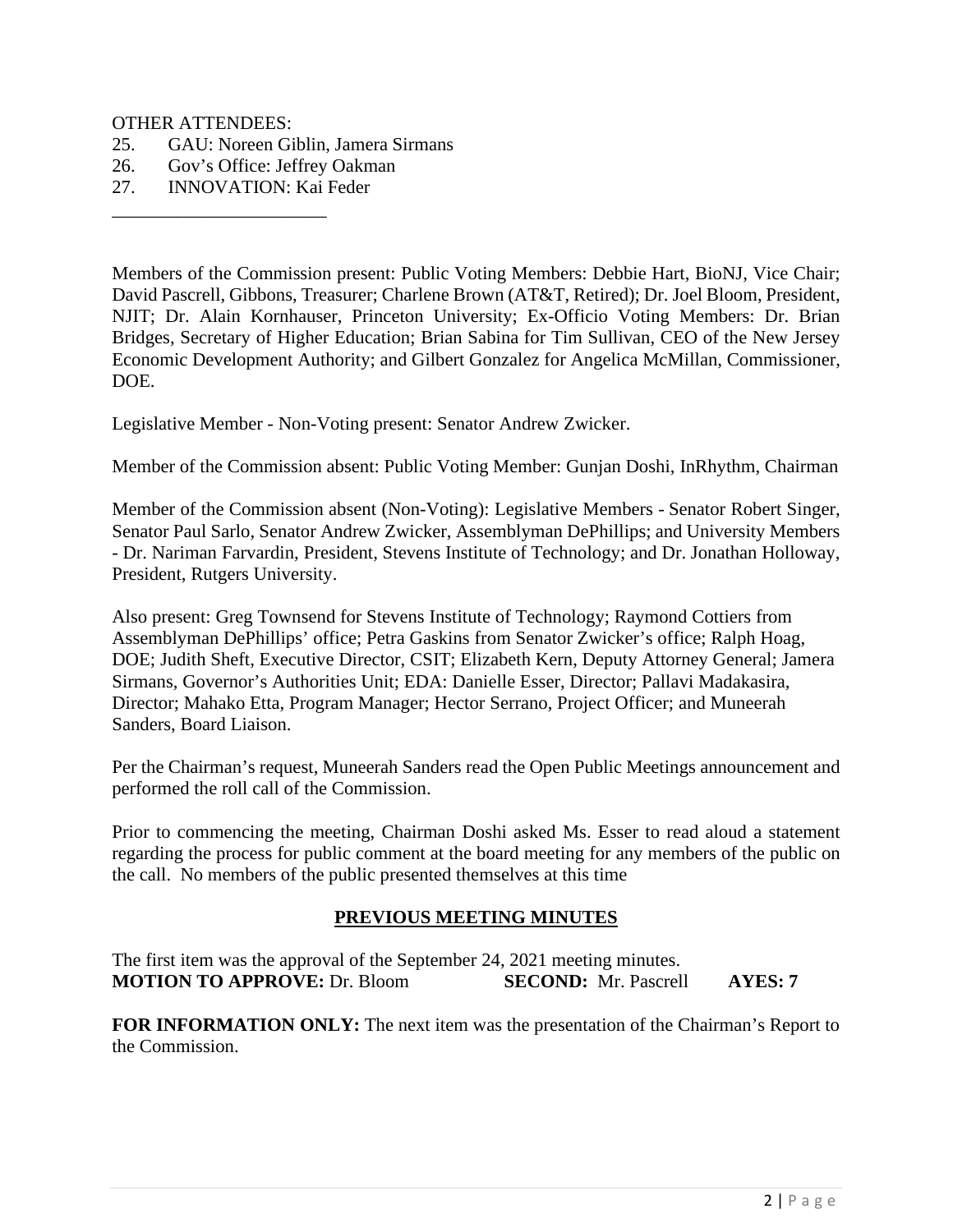**FOR INFORMATION ONLY:** The next item was the presentation of the Executive Director's Report to the Commission.

# **Friday, January 7, 2022 - 10:00am**

- **1. Reading of Public Notice**
- **2. Roll Call**
- **3. Approval of Meeting Minutes\***
- **4. Chairman's Report**
- **5. Executive Director Report**
- **6. Approval of Round 3 Direct Financial Assistance Grants for the New Jersey Small Business Innovation Research (SBIR) and Small Business Technology Transfer Program (STTR) Support Program, Phase I and Phase II**
- **7. Approval of Round 2 Clean Tech Seed Grant Pilot Program\***
- **8. Quarterly Update - Cleantech R&D Voucher Programs – Delegated Authority**
- **9. CSIT Budget / Proposed Programs**
- **10 NJ Build Back Better – Smart Port project**
- **11 Public Comment**
- **12 Adjournment**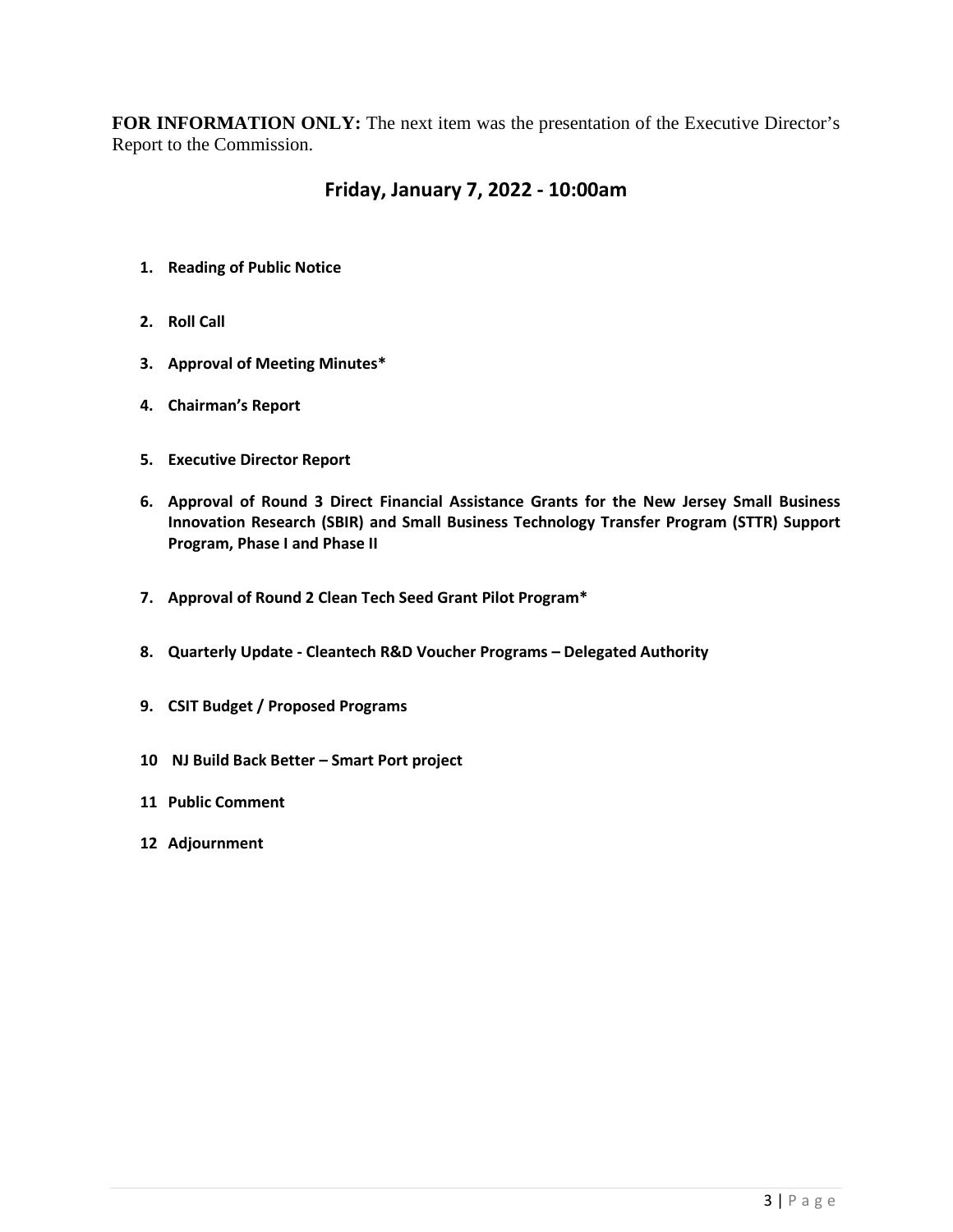### *Dr. Kornhauser joined the meeting at 10:21am.*

Chairman Doshi congratulated Senator – Elect Zwicker on making history, becoming the first Democratic Senator in the Sixteenth Legislative District after previously serving as the first Democrat in the General Assembly from the 16th.

Chairman Doshi asked Ms. Sheft to present the following approval items before the Board:

**Item:** Approval of MOU with Rutgers University on SBIR/STTR Support

**Request:** To approve a 12 month Memorandum of Understanding with Rutgers, The State University of New Jersey to support the NJ Small Business Development Center (NJSBDC) for provision of technical assistance to NJ entrepreneurs that have applied to or are considering an application to the federal SBIR/STTR program in substantially final form, provided further that the Executive Director is authorized to make such changes, insertions, deletions or omissions to or from the form of the MOU, as may be necessary or appropriate, with the advice of the Office of the Attorney General. Under the MOU, CSIT will provide \$40,000 of funding to the NJSBDC to provide these technical assistance services to NJ entrepreneurs.

Additionally, to approve delegated authority to the CSIT Executive Director to extend the MOU by an additional 12 months as permitted by the MOU.

| <b>MOTION TO APPROVE:</b> Mr. Sabina | <b>SECOND:</b> Ms. Hart | AYES: 8 |
|--------------------------------------|-------------------------|---------|
|--------------------------------------|-------------------------|---------|

**Item:** Approval of Round 1 Catalyst Seed Grant Program

**Request:** To approve the following items for Catalyst Seed R&D Grant program 1, Notice of Funding for the Catalyst Seed R&D Grant program (\$1,500,000 grant program); 2, Evaluation method; and 3, Scoring criteria

Additionally, to approve delegated authority to the CSIT Executive Director to 1, Decline and issue declination letters to applicants with Applications that are deemed incomplete following the resubmission deadline; 2, appoint a Hearing Officer for appeals, if necessary; and 3, to adjust dates for opening of grant submissions prior to publication of the Notice of Funding. **MOTION TO APPROVE:** Dr. Bloom **SECOND:** Ms. Hart **AYES: 8**

#### **The HUB – New Brunswick**

Ms. Coviello summarized the progress of the HUB project in New Brunswick, saying that the company would be formed from an investment of \$10 million from the Strategic Innovation Centers – Economic Recovery Fund appropriation.

The HUB will be strategically located across from the New Brunswick Train Station, on the NJ Transit/Amtrak main Northeast Corridor, providing access to Rutgers and the State's life science corridor.

She added that the HUB aims to foster collaboration among proposed anchor institutions or "Core Partners" – Rutgers, Hackensack Meridian, and RWJ Barnabas. The Innovation Center will be comprised of space on the bottom five floors; the Core Partner Space will provide the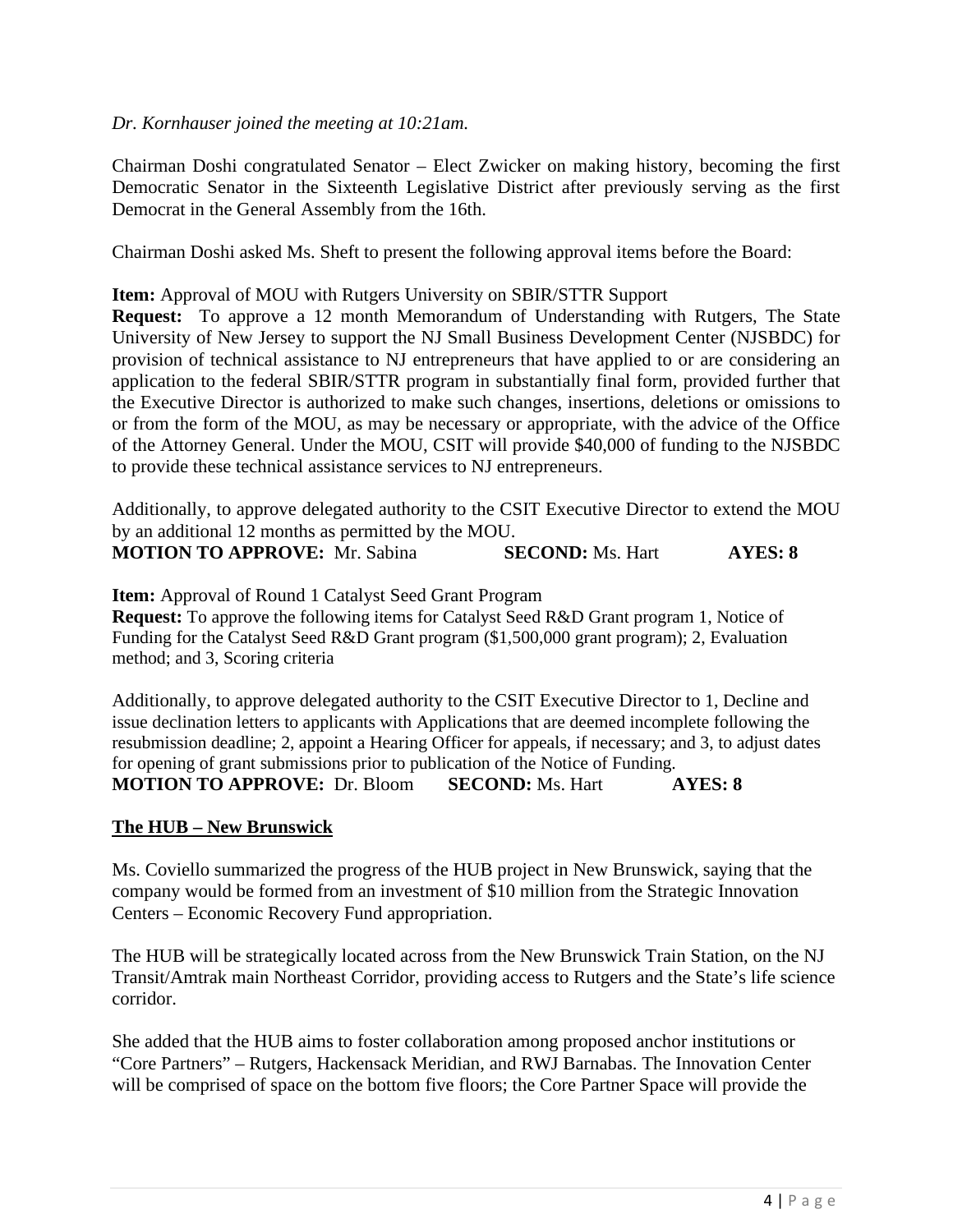proposed "Core Partners" with collaborative office and workspace in close proximity to the Innovation Center on floors two through five.

She noted that the Rutgers University's Translational Research Facility will occupy the top six floors of the building, and it is hoped that the NJEDA will have offices in the HUB as well.

#### **Discussion on CSIT – Next Steps**

Chairman Doshi provided some thoughts about the next steps that the CSIT should take. He stated that we've had a targeted focus to help early stage entrepreneurs, developed strong partnerships, and that the ultimate goal was to be the "go to resource" for the Innovation Economy.

He asked the Members to think about the next steps for the CSIT, and to answer one question, "What has made the CSIT work so far, or what is one achievement?"

Ms. Hart said that of all that we've done, has had a major impact. She added that Ms. Sheft has done a thorough job of creating a variety of project opportunities, for small technology companies to take advantage of.

Dr. Bloom stated that the programmatic accomplishments have been outstanding, and we're becoming a lynchpin in the process. How can we better play a role? Whenever we communicate, we should speak about commercialization. and use bigger platforms in the State of New Jersey.

Chairman Doshi agreed that CSIT could do a better job of sharing our outcomes. He asked what is one thing that CSIT should be doing, or what should we be doing more of?

Dr. Kornhauser stated that a big success is that we've gone from 1 to 3 staff members. We should have bigger entities bring their R&D to NJ. Also, attract big entities of Silicon Valley.

#### *Ms. Brown joined the meeting at 11am.*

Mr. Pascrell stated one thing we did right, was the hiring of a phenomenal executive director in Judith Sheft. The experience that she brings is outstanding. Another thing we did right is the collaboration with the EDA, and we could not have done it without the experts. Mr. Pascrell referred back to what Dr. Bloom said about technology transfer and commercialization, and being more inclusive of Higher Education. Senator-Elect Zwicker has two bills that I would like to explore.

Ms. Hart stated that we want to make sure CSIT is working with and hearing from entrepreneurs.

Ms. Brown said, one thing I agree with is the hiring of Judith Sheft. She asked, what are other states doing in this area? Clean Tech is phenomenal. Can we compete with other states? We can replicate and learn from them?

Ms. Sheft agreed regarding benchmarking, and stated that we're always looking to replicate from other states.

Mr. Sabina sated the EDA has built a very strong market for entrepreneurs. I want to see more for early start ups. Also, more marketing and engagement will take us to the next level.